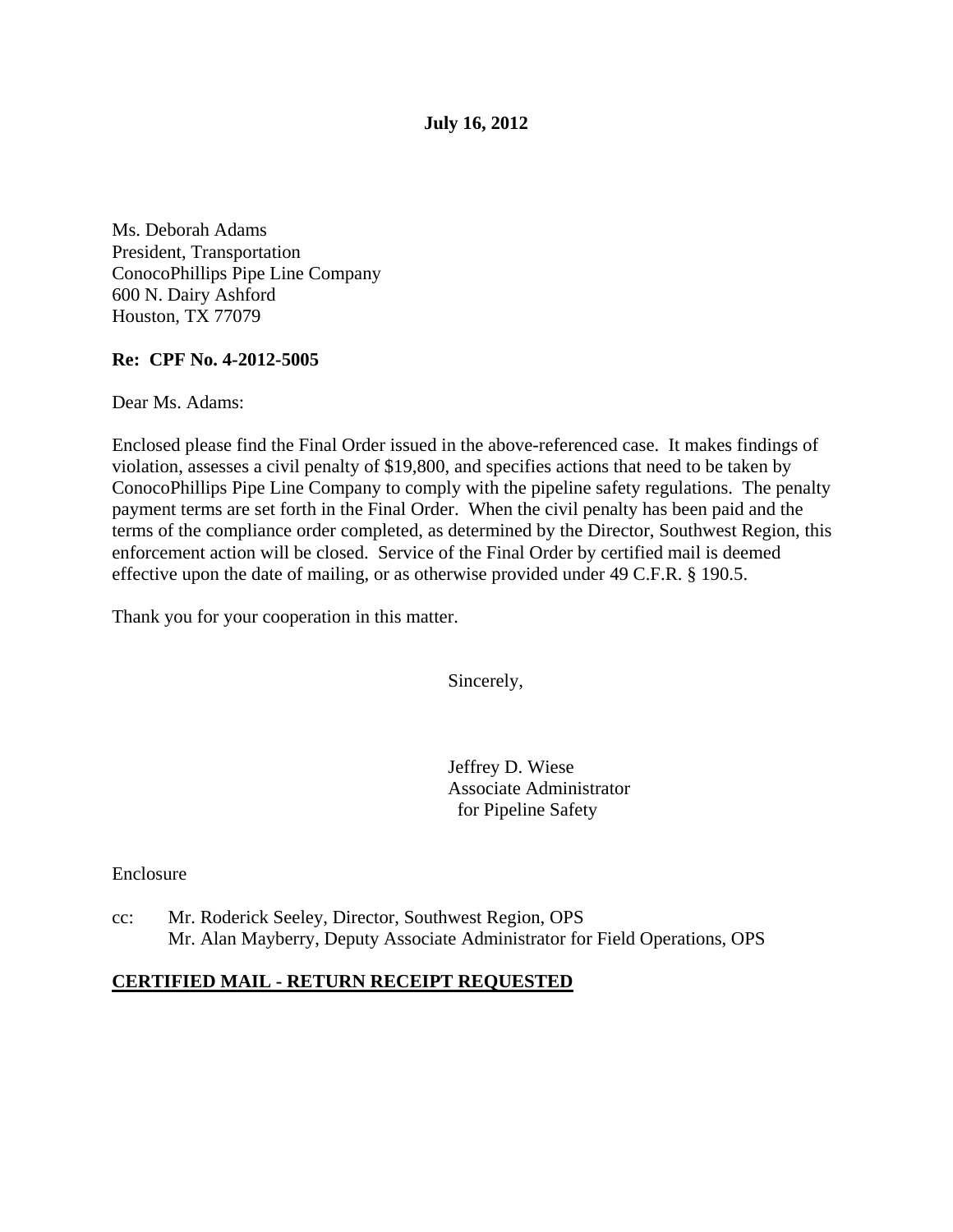#### **U.S. DEPARTMENT OF TRANSPORTATION PIPELINE AND HAZARDOUS MATERIALS SAFETY ADMINISTRATION OFFICE OF PIPELINE SAFETY WASHINGTON, D.C. 20590**

**)**

**)**

**)**

**In the Matter of )**

**ConocoPhillips Pipe Line Company, ) CPF No. 4-2012-5005**

**\_\_\_\_\_\_\_\_\_\_\_\_\_\_\_\_\_\_\_\_\_\_\_\_\_\_\_\_\_\_\_\_\_\_\_\_)**

**\_\_\_\_\_\_\_\_\_\_\_\_\_\_\_\_\_\_\_\_\_\_\_\_\_\_\_\_\_\_\_\_\_\_\_\_**

**Respondent. )**

# **FINAL ORDER**

From March through August 2011, pursuant to 49 U.S.C. § 60117, a representative of the Pipeline and Hazardous Materials Safety Administration (PHMSA), Office of Pipeline Safety (OPS), conducted on-site pipeline safety inspections of the facilities and records of ConocoPhillips Pipe Line Company (CPPL or Respondent) in New Mexico, Texas, Oklahoma, and Louisiana. Respondent operates approximately 10,000 miles of pipeline that transport crude oil, refined petroleum products, liquefied petroleum gas, natural gas and chemicals within the United States.

As a result of the inspection, the Director, Southwest Region, OPS (Director), issued to Respondent, by letter dated March 1, 2012, a Notice of Probable Violation, Proposed Civil Penalty, and Proposed Compliance Order (Notice). In accordance with 49 C.F.R. § 190.207, the Notice both proposed finding that ConocoPhillips violated 49 C.F.R. §§ 195.208, 195.402 and 195.581 and assessing a civil penalty of \$19,800 for the alleged violations. The Notice also proposed an order requiring Respondent to take certain measures to correct the alleged violations.

CPPL responded to the Notice by letter dated March 28, 2012 (Response). The company did not contest the allegations of violation but provided information concerning corrective actions it took in response to the Notice. Respondent did not request a hearing and therefore has waived its right to one.

# **FINDINGS OF VIOLATION**

In its Response, ConocoPhillips did not contest the allegations in the Notice that it violated 49 C.F.R. Part 195, as follows: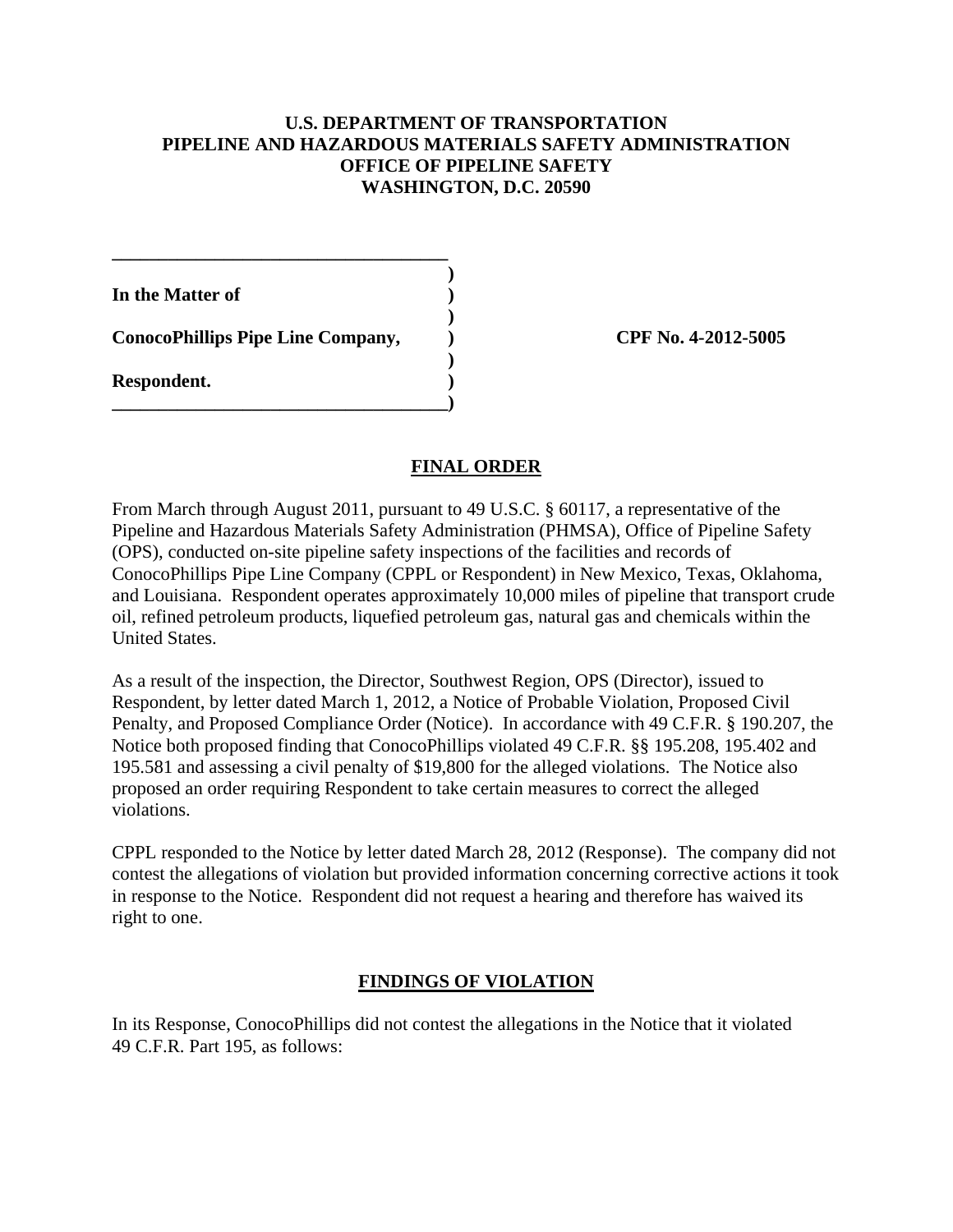**Item 1:** The Notice alleged that Respondent violated 49 C.F.R. § 195.208, which states:

### **§ 195.208 Welding of supports and braces.**

Supports or braces may not be welded directly to pipe that will be operated at a pressure of more than 100 p.s.i. (689 kPa) gage.

The Notice alleged that Respondent violated 49 C.F.R. § 195.208 by welding braces directly to pipe that was then operated at a pressure exceeding 100 p.s.i. (689 kPa) gage. Specifically, the Notice alleged that braces on the main pump units at CPPL's Clifton Ridge Terminal were welded directly onto the suction and discharge piping of both pumping units. CPPL assembled the pumps and piping so that the braces connected to threaded adjustment rods that lined up the pipeline with the pump suction and discharge flanges. CPPL upgraded its system into this configuration in  $1996$  $1996$ <sup>1</sup>

Respondent did not contest this allegation of violation but stated that it identified only one such configuration in need of remediation.

Accordingly, based upon a review of all of the evidence, I find that Respondent violated 49 C.F.R. § 195.208 by welding braces directly to pipe that operated at a pressure exceeding 100 p.s.i. (689 kPa) gage.

**Item 2:** The Notice alleged that Respondent violated 49 C.F.R. § 195.402(a), which states:

### **§ 195.402 Procedural manual for operations, maintenance, and emergencies.**

(a) *General.* Each operator shall prepare and follow for each pipeline system a manual of written procedures for conducting normal operations and maintenance activities and handling abnormal operations and emergencies. This manual shall be reviewed at intervals not exceeding 15 months, but at least once each calendar year, and appropriate changes made as necessary to insure that the manual is effective. This manual shall be prepared before initial operations of a pipeline system commence, and appropriate parts shall be kept at locations where operations and maintenance activities are conducted.

The Notice alleged that Respondent violated 49 C.F.R. § 195.402(a) by failing to prepare and follow for its pipeline system a manual of written procedures for conducting normal operations and maintenance activities. Specifically, the Notice alleged that CPPL failed to follow its procedure *"MPR-6005 Inspections and Testing – Block Valve Inspection,"* requiring the inspection of non-mainline isolation valves at intervals not to exceed 7½ months but at least twice each calendar year. After reviewing the 2009 and 2010 valve inspection records for its Lake Charles Pipe Line Terminal, PHMSA inspectors found that the non-mainline valves were inspected only once during that two-year period.

Respondent did not contest this allegation of violation.

<span id="page-2-0"></span> $\frac{1}{1}$ <sup>1</sup> Pipeline Safety Violation Report, (March 1, 2012) (Violation Report) (on file with PHMSA), at 2.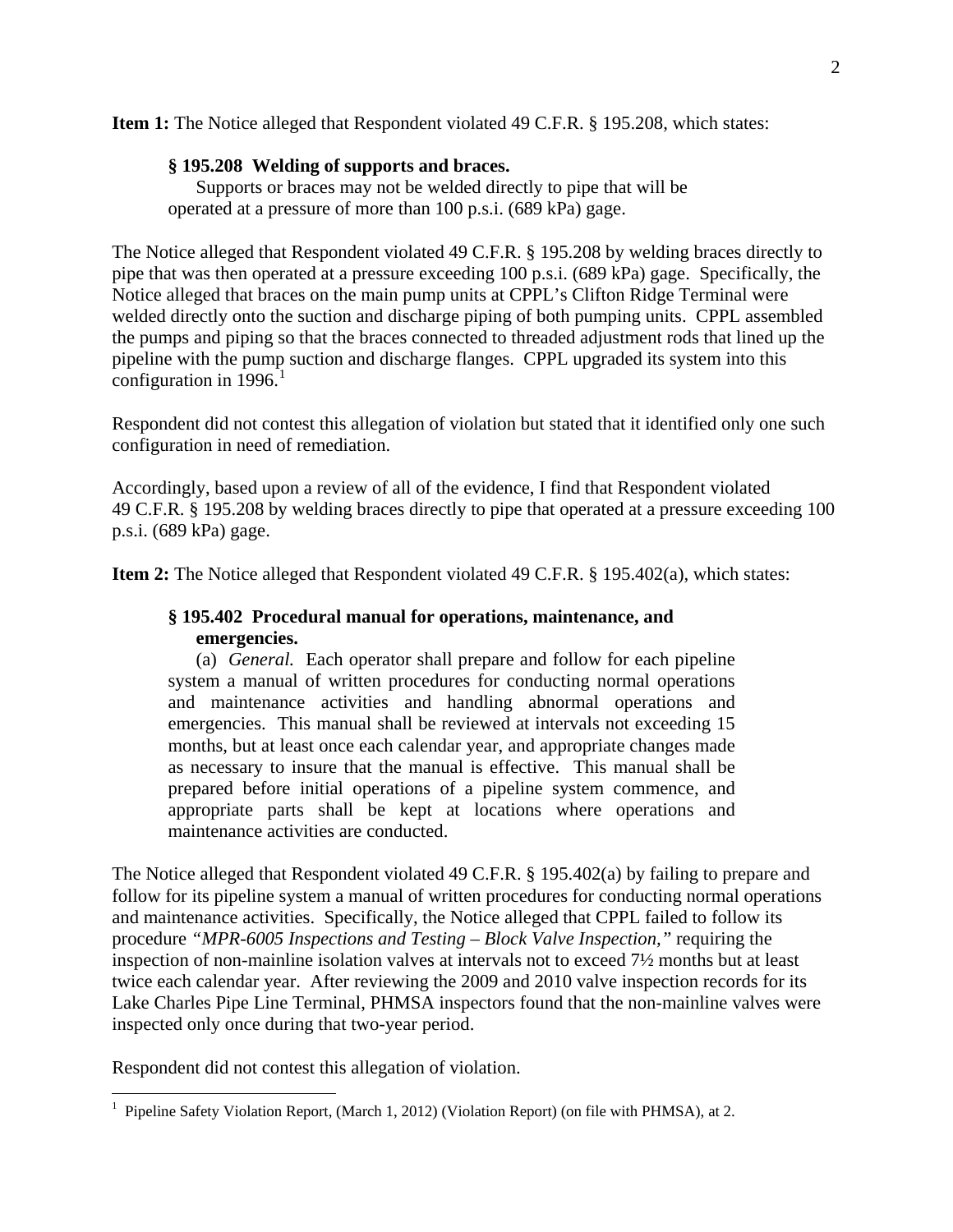By its own admission, CPPL identified this issue during a [2](#page-3-0)010 pre-audit.<sup>2</sup> While CPPL has now automated its field reminder system to prevent missed inspections, during calendar years 2009 and 2010, CPPL failed to abide by "*MPR-6005 Inspections and Testing*."

Accordingly, based upon a review of all of the evidence, I find that Respondent violated 49 C.F.R. § 195.402(a) by failing to prepare and follow for its pipeline system a manual of written procedures for conducting normal operations and maintenance activities.

**Item 3:** The Notice alleged that Respondent violated 49 C.F.R. § 195.581(a), which states:

## **§ 195.581 Which pipelines must I protect against atmospheric corrosion and what coating material may I use?**

(a) You must clean and coat each pipeline or portion of pipeline that is exposed to the atmosphere, except pipelines under paragraph (c) of this section.

The Notice alleged that Respondent violated 49 C.F.R. § 195.581(a) by failing to protect certain pipelines against atmospheric corrosion by cleaning and coating each pipeline or portion of pipeline exposed to the atmosphere. [3](#page-3-1) Specifically, the Notice alleged that CPPL failed to protect three portions of its pipeline system from atmospheric corrosion.<sup>[4](#page-3-2)</sup>

Respondent did not contest this allegation of violation.

Accordingly, based upon a review of all of the evidence, I find that Respondent violated 49 C.F.R. § 195.581(a) by failing to protect each pipeline or portion of pipeline against atmospheric corrosion through cleaning and coating.

These findings of violation will be considered prior offenses in any subsequent enforcement action taken against Respondent.

## **ASSESSMENT OF PENALTY**

Under 49 U.S.C. § 60122, Respondent is subject to an administrative civil penalty not to exceed \$100,000 per violation for each day of the violation, up to a maximum of \$1,000,000 for any

<span id="page-3-0"></span> $\frac{1}{2}$  $2$  Response, at 2.

<span id="page-3-1"></span> $3$  None of the exceptions outlined in 195.581(c) apply in this case.

<span id="page-3-2"></span><sup>&</sup>lt;sup>4</sup> Failed coating and the onset of corrosion were observed in the following areas: (1) the piping and check valve flange connected to Pump 4 on the Pecan Grove line; (2) a 30-inch line air/soil interface from the Clifton Ridge Terminal breakout tanks; and (3) Valve 94490, attached to Tank 347 in the Lake Charles Refinery. Violation Report, at 14.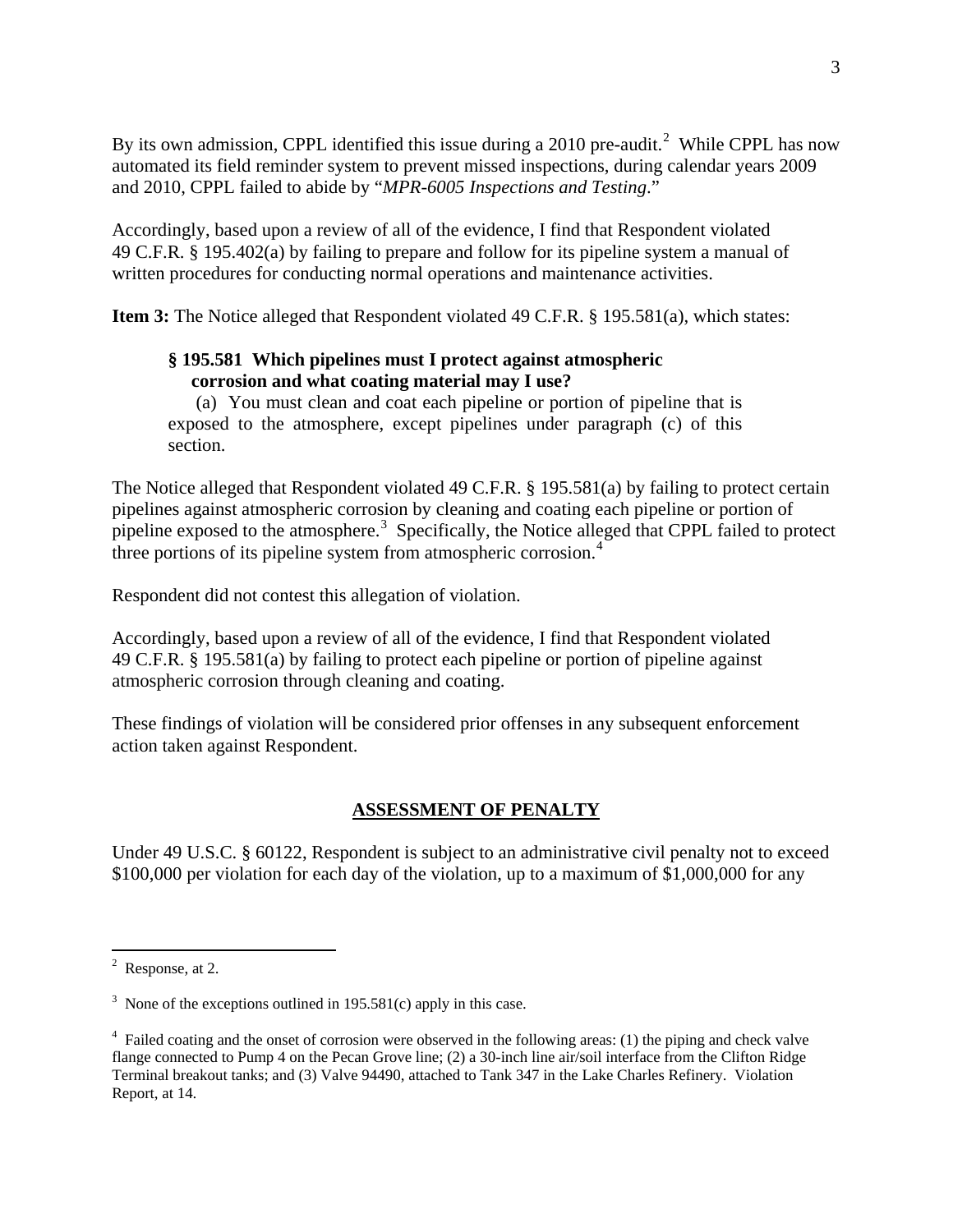related series of violations.<sup>[5](#page-4-0)</sup> In determining the amount of a civil penalty under 49 U.S.C. § 60122 and 49 C.F.R. § 190.225, I must consider the following criteria: the nature, circumstances, and gravity of the violation, including adverse impact on the environment; the degree of Respondent's culpability; the history of Respondent's prior offenses; and any effect that the penalty may have on its ability to continue doing business; and the good faith of Respondent in attempting to comply with the pipeline safety regulations. In addition, I may consider the economic benefit gained from the violation without any reduction because of subsequent damages, and such other matters as justice may require. The Notice proposed a total civil penalty of \$19,800 for the violations cited above.

**Item 2:** The Notice proposed a civil penalty of \$19,800 for Respondent's violation of 49 C.F.R. § 195.402(a), for failing to follow its manual of written procedures, which required Respondent to inspect non-mainline isolation valves at intervals not to exceed 7½ months, but at least twice each calendar year. CPPL neither contested the allegation nor presented any evidence or argument justifying elimination of the proposed penalty.

The importance of performing timely and accurate inspections is clear. Routine testing diminishes the probability and gravity of potential accidents. Since the time of the missed inspection, CPPL claims that it has automated its inspection system to prevent similar omissions. Notwithstanding these post-inspection actions, CPPL failed to satisfy the twice-yearly inspection requirement for two consecutive years. The proposed penalty in this case accurately reflects the potential consequences of such an omission. Accordingly, having reviewed the record and considered the assessment criteria, I assess Respondent a civil penalty of \$19,800 for violation of 49 C.F.R. § 195.402(a).

In summary, having reviewed the record and considered the assessment criteria for each of the Items cited above, I assess Respondent a total civil penalty of **\$19,800**.

## **COMPLIANCE ORDER**

The Notice proposed a compliance order with respect to Items 1 and 3 in the Notice for violations of 49 C.F.R. §§ 195.208 and 195.581(a), respectively. Under 49 U.S.C. § 60118(a), each person who engages in the transportation of hazardous liquids or who owns or operates a pipeline facility is required to comply with the applicable safety standards established under chapter 601. Pursuant to the authority of 49 U.S.C. § 60118(b) and 49 C.F.R. § 190.217, Respondent is ordered to take the following actions to ensure compliance with the pipeline safety regulations applicable to its operations:

> 1. With respect to the violation of § 195.208 (**Item 1**), Respondent must remove the adjustment rods connecting the braces to the steel supports, survey its operating facilities for similar violations of § 195.208, and bring all facilities into compliance.

<span id="page-4-0"></span> <sup>5</sup>  $5$  The Pipeline Safety, Regulatory Certainty, and Job Creation Act of 2011, Pub. L. No. 112-90,  $\S$  2(a)(1), 125 Stat. 1904, January 3, 2012, increased the civil penalty liability for violating a pipeline safety standard to \$200,000 per violation for each day of the violation, up to a maximum of \$2,000,000 for any related series of violations.